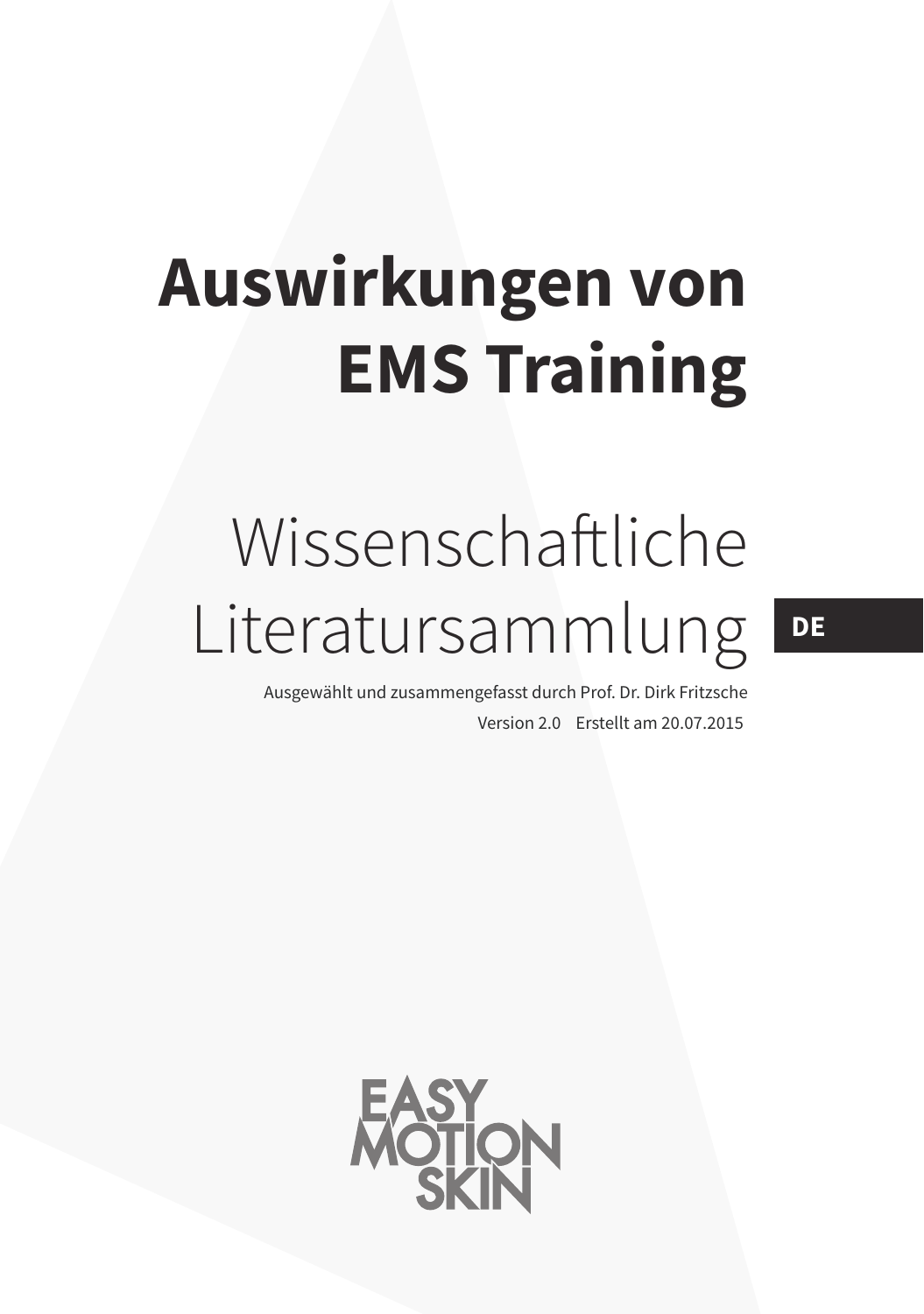## Index

Leistung, Ausdauerleistung; Sauerstoffaufnahme an der a

| II IUUX                                                                                               | Seite          |
|-------------------------------------------------------------------------------------------------------|----------------|
| Maximalkraft und Muskelhypertrophie                                                                   | $\overline{4}$ |
| Schnellkraft und Leistung                                                                             | 6              |
| Sprint und Sprung                                                                                     | 7              |
| Ausdauer                                                                                              | 8              |
| Prävention von Sarkopenie und Demineralisierung des Knochens                                          | 9              |
| Leistung, Ausdauerleistung; Sauerstoffaufnahme an der anaeroben Schwelle; maximale Sauerstoffaufnahme | 10             |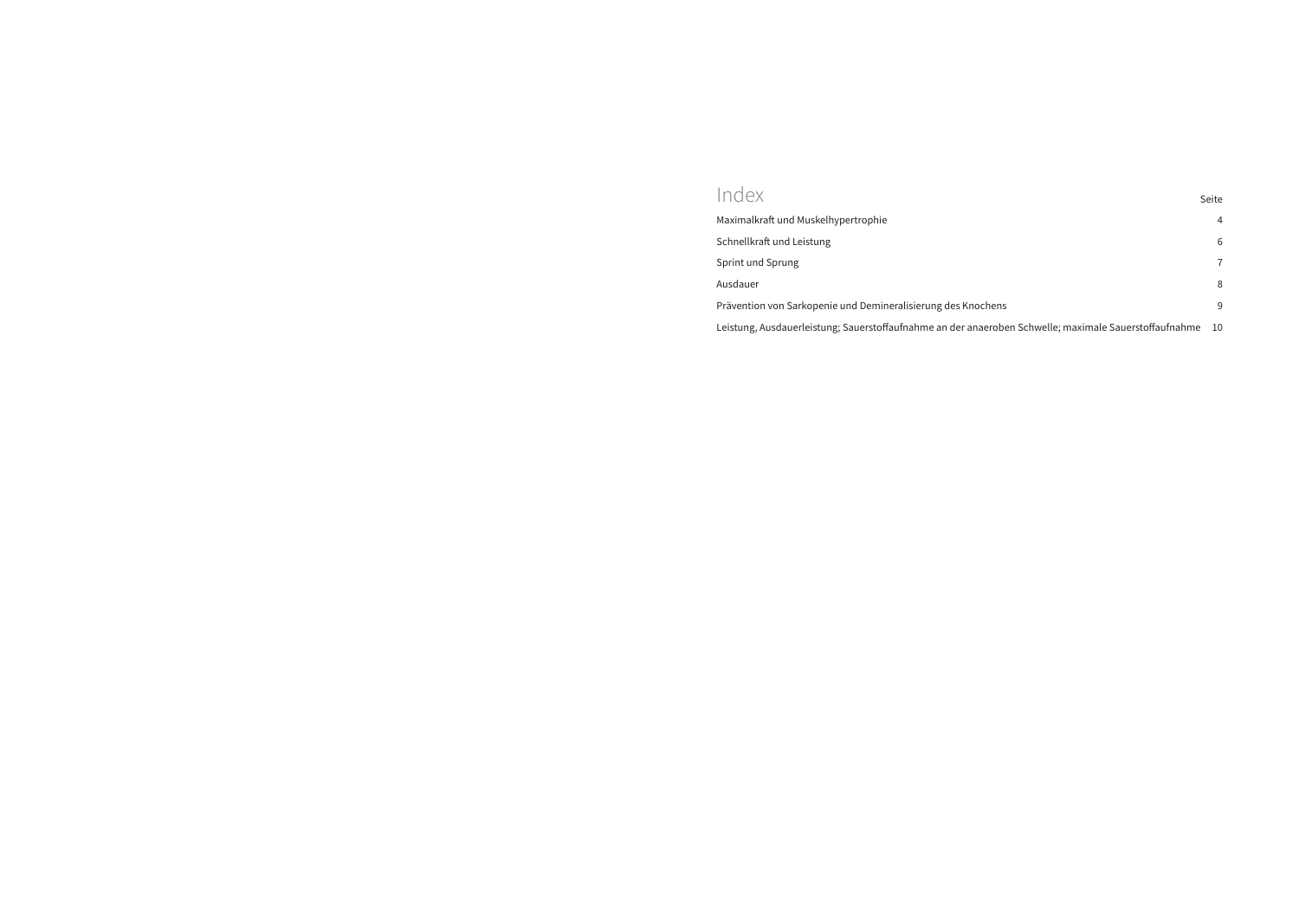



### Maximalkraft und Muskelhypertrophie

- Bei trainierten Athleten aus verschiedenen Sportarten zeigen sich Anstiege der isometrischen Maximalkraft zwischen 15% und 40%, im Mittel 32,6 % (5, 6, 7, 9, 22, 24, 27).
- Die durchschnittliche Verbesserung der isometrischen Maximalkraft nach EMS-Training bei untrainerten Probanden lag bei 23,5% (1, 2, 3, 4, 8, 10, 11, 14, 15, 16, 18, 19, 20, 21, 25, 28).
- Athleten erzielen Maximalkraftverbesserungen von 30 40 % nach nur 5 Wochen mit EMS (12).
- Wettkampfschwimmer erreichten Verbesserungen von MVC bei exzentrischen und konzentrischen Kontraktionen des m. latissimus dorsi und des m. quadriceps femoris und bessere Freistil-Schwimmzeiten (23).
- Einzelfallstudie eines Hochleistungsgewichthebers: 4 Monate Training mit EMS: das 1 RM vergrößerte sich bei der Kniebeuge um ca. 20 kg, weiterhin Verbesserungen beim "snatch" und beim "clean and jerk".
- EMS kann für untrainierte und fitnessorientierte Personen angeboten werden: bei isokinetischem Training (exzentrisch und konzentrisch) verbunden mit EMS vergrößerte sich die Muskelgröße um ca. 10 % in 8 Wochen (26, 29).
- Gemischtes Training (Hypertrophie an Maschinen) kombiniert mit EMS zeigte die größten Maximalkrafteffekte (13).

#### **Ausgewählte Literatur dazu:**

- 1. Alon, G., McCombre, S.A., Koutsantonis, S., Stumphauzer, L.J., Burgwin, K.C., Parent, M.M., & Bosworth, R.A. (1987). Comparison of the Effects of Electrical Stimulation and Exercise on Abdominal Musculature. Journal of Orthopaedic and Sports Physical Therapy, 8 (12), 567-573.
- 2. Andersen, L.L., & Aagaard, P. (2006). Influence of maximal muscle strength and intrinsic muscle contractile properties on contractile rate of force development. Eur J Appl Physiol, 96, 46-52.
- 3. Balogun, J.A., Onilari, O.O., Akeju, A.O., & Marzouk, D.K. (1993). High Voltage Electrical Stimulation in the Augmentation of Muscle Strength: Effects of Pulse Frequency. Arch Phys Med Rehabil, 74, 910-6.
- 4. Boutelle, D., Smith, B., & Malone, T. A Strength Study Utilizing the Electro-Stim 180. Journal of Orthopaedic and Sports Physical Therapy, 7(2), 50-53.
- 5. Cabric, M., & Appell, H. J. (1987a). Zur Wirkung hochfrequenter EMS auf Muskelkraft und Muskelmasse.
- 6. Deutsche Zeitschrift für Sportmedizin, 38 (1), 15-18.
- Cabric, M., & Appell, H. J. (1987b). Effect of electrical stimulation of high and low frequency on maximum isometric force and some morphological characteristics in men. Int J Sports Med, 8 (4), 256-260.
- 8. Colson, S., Martin, A., & Van Hoecke, J. (2000). Reexamination of training effects by electrostimulation in the human elbow musculoskeletal system. Int J Sports Med, 21 (4), 281-288.
- 9. Currier, D.P., & Mann, R. (1983). Muscular Strength Development by Electrical Stimulation in Healthy Individuals. Physical Therapy, 63 (6), 915-921.
- 10. Eriksson, E., Haggmark, T., Kiessling, K. H., & Karlsson, J. (1981). Effect of electrical stimulation on human skeletal muscle. Int. J Sports Med., 2 (1), 18-22.
- 11. Gondin, J., Guette, M., Ballay, Y., & Martin, A. (2005). Electromyostimulation training effects on neural drive and muscle architecture. Med Sci Sports Exerc, 37 (8), 1291-1299.
- 12. Gondin, J., Guette, M., Ballay, Y., & Martin, A. (2006). Neural and muscular changes to detraining after electrostimulation training. Eur J Appl Physiol, 97 (2), 165-173.
- 13. Kots, J.M. & Chwilon, W. (1971). Das Muskelkrafttraining mit der Methode der Elektromyostimulation (russ.). In: Adrianowa, G. et al. (1974). Die Anwendung der Elektrostimulation für das Training der Muskelkraft.
- 14. Kreuzer, S., Kleinoeder, H., & Mester, J. (2006). Effects of whole body electro stimulation training and traditional strength training on various strength and blood parameter in juvenile elite water polo players. In: H. Hoppeler, T. Reilly, E. Tsolakidis, L. Gfeller & S. Klossner (Eds.) (Vol. 11, pp. 264). Cologne: Sportverlag Strauss.
- 15. Kubiak, R.J., Whitman, K.M., & Johnston, R.M. (1987). Changes in Quadriceps Femoris Muscle Strength Using Isometric Exercise Versus Electrical Stimulation. Journal of Orthopaedic and Sports Physical Therapy, 8 (11), 537-541.
- 16. Lai, H.S., de Domenico, G., & Straus, G.R., (1988). The Effect of Different Electro-Motor Stimulation Training Intensities on Strength Improvement. The Australian Journal of Physiotherapy, 34 (3), 151-164.
- 17. Laughman, R.K., Youdas, J.W., Garrett, T.R., & Chao, E.Y.S. (1983). Strength Changes in the Normal Quadriceps Femoris Muscle as a Result of Electrical Stimulation. Physical Therapy, 63 (4), 494-499.
- 18. Maffiuletti, N. A., Cometti, G., Amiridis, I. G., Martin, A., Pousson, M., & Chatard, J. C. (2000). The effects of electromyostimulation training and basketball practice on muscle strength and jumping ability. Int J Sports Med, 21 (6), 437-443.
- 19. Maffiuletti, N. A., Zory, R., Miotti, D., Pellegrino, M. A., Jubeau, M., & Bottinelli, R. (2006). Neuromuscular adaptations to electrostimulation resistance training. Am J Phys Med Rehabil, 85 (2), 167-175.
- 20. Martin, L., Cometti, G., Pousson, M., & Morlon, B. (1994). The influence of electrostimulation on mechanical and morphological characteristics of the triceps surae. J Sports Sci, 12 (4), 377-381.
- 21. Matsuse, H., Shiba, N., Umezu, Y., Nago, T., Tagawa, Y., Kakuma, T., Nagata, K., & Basford, J.R. (2006). Muscle Training by Means of Combined Electrical Stimulation and Volitional Contraction. Aviat Space Environ Med, 77, 581–585.
- 22. McMiken, D.F., Todd-Smith, M. & Thompson, C. (1983). Strengthening of human quadriceps muscles by cutaneous electrical stimulation. Scand J Rehab Med, 15 (1), 25-28.
- 23. Miller, C., & Thépaut-Mathieu, C. (1993). Strength Training by Electrostimulation Conditions for Efficacy. In. J Sports Med, 14 (1), 20-28.
- 24. 58. Pichon, F., Chatard, J. C., Martin, A., & Cometti, G. (1995). Electrical stimulation and swimming performance. Med Sci Sports Exerc, 27 (12), 1671-1676.
- 25. 59. Portmann, M., & Montpetit, R. (1991). Effects of training by static and dynamic electrical stimulation on the muscular contraction. Science & Sports, 6, 193-203.
- 26. Rich, N. C. (1992). Strength training via high frequency electrical stimulation. J Sports Med Phys Fitness, 32 (1), 19-25.
- 27. Ruther, C.L., Golden, C.L. Harris, R.T., Dudley, G.A. (1995). Hypertrophy, resistance training, and the nature of skeletal muscle activation. Journal of strength and Conditioning Research, 9, 155-159.
- 28. Selkowitz, D.M. (1985). Improvement in Isometric Strength of the Quadriceps Femoris Muscle after Training with Electrical Stimulation. Physical Therapy, 65(2), 186-196.
- 29. Soo, C.-L., Currier, D.P., & Threlkeld, A.J. (1988). Augment in Voluntary Torque of Healthy Muscle by Optimization of Electrical Stimulation. Phys Ther (United States), 68 (3), 333-337.
- 30. Stevenson, S.W., Dudley, G.A. (2001). Dietary creatine supplementation and muscular adaptation to resistive overload. Medicine and Science in Sports & Exercise, 33, 1304-1310.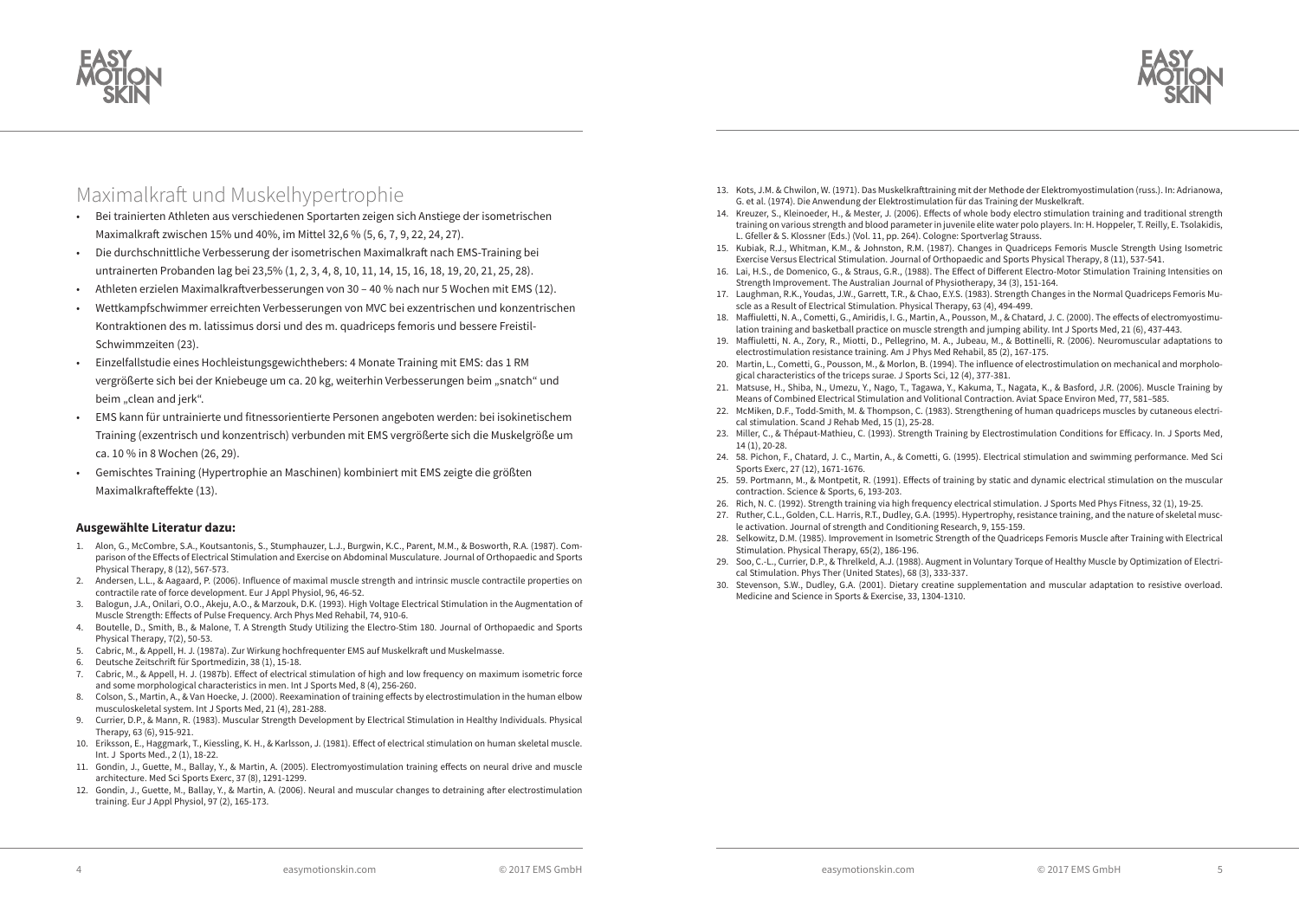



## Schnellkraft und Leistung

- Verschiedene Autoren bestätigen einen positiven Effekt auf die Kontraktionsgeschwindigkeit (1, 3, 5).
- EMS- Trainingsgruppe zeigt hohen Zugewinn in Bezug auf die Bewegungsgeschwindigkeit (ca. 30 % bei der Beinbeugemuskulatur) und steigert dadurch die Leistung signifikant (4, 6).
- Eine Kombination aus klassischem Krafttraining (Hypertrophie) und EMS-Training steigert beide Faktoren der Leistung (Bewegungsgeschwindigkeit und Kraft), (4,6).

#### **Ausgewählte Literatur dazu:**

- 1. Andersen, L.L., & Aagaard, P. (2006). Influence of maximal muscle strength and intrinsic muscle contractile properties on contractile rate of force development. Eur J Appl Physiol, 96, 46-52.
- 2. Babault, N., Cometti, G., Bernardin, M., Pousson, M. &Chatard, J.-C. (2007). Effects of Electromyostimulation Training on Muscle Strength and Power of Elite Rugby Players. Journal of Strength and Conditioning Research, 21(2), 431-437.
- 3. Colson, S., Martin, A., & Van Hoecke, J. (2000). Reexamination of training effects by electrostimulation in the human elbow musculoskeletal system. Int J Sports Med, 21(4), 281-288.
- 4. Kleinöder, H. (2007). Muskeltraining der Zukunft: Wissenschaftliche und praktische Anwendung von Ganz-körper-Elektromyostimulations-Training (GK-EMS) unter besonderer Berücksichtigung des Krafttrainings. Medicalsports network, 4/07.
- 5. Maffiuletti, N. A., Cometti, G., Amiridis, I. G., Martin, A., Pousson, M., & Chatard, J. C. (2000). The effects of electromyostimulation training and basketball practice on muscle strength and jumping ability. Int J Sports Med, 21(6), 437-443.
- 6. Speicher, U., Schmithüsen J., Nowak, S., Kleinöder, H., de Marées, M., & Mester, J. (2008). Effects of dynamic electromyostimulation on current strength-diagnostics. (Noch unveröffentlichter BiSP Bericht 2009).

## Sprint und Sprung

• Pichon et al. (9) verbesserten die 25 m Zeit (Sportart Schwimmen) um 1.3% and die 50 m Freistilzeit

- Die Sprintstudien zeigen Verbesserungen in einem Zeitraum von 3 Wochen von 3.1±1.7% bei Leistungssportlern.
- Brocherie et al. (2) verbesserten die 10 m Sprintzeit von Eishockeyspielern um 4.8%.
- um 1.45%.
- Bei kombiniertem Krafttraining (Plyometrie/EMS, erzielten Herrero et al. (3) eine Reduktion der 20m Sprintzeit um 2.3% bei untrainierten Personen.
- Sprungfähigkeiten zeigten nach EMS Training Verbesserungen zwischen 2.3% bis 19.2% nach Training (1, 4, 5, 7, 8, 13).
- 11.2±5.5% (3, 6, 11).

isometrischem EMS-Training (im Mittel +10±6.5%) und 6.7% bis 21.4% nach dynamischem EMS-

• Nach kombiniertem EMS-Training finden sich in der Literatur im Mittel Sprungkraftzuwächse von

#### **Ausgewählte Literatur dazu:**

1. Babault, N., Cometti, G., Bernardin, M., Pousson, M. &Chatard, J.-C. (2007). Effects of Electromyostimulation Training on

2. Brocherie, F., Babault, N., Cometti, G., Maffiuletti, N., & Chatard, J. C. (2005). Electrostimulation training effects on the phy-

3. Herrero, J. A., Izquierdo, M., Maffiuletti, N. A., & Garcia-Lopez, J. (2006). Electromyostimulation and plyometric training

4. Kots, J.M. & Chwilon, W. (1971). Das Muskelkrafttrainingmit der Methode der Elektromyostimulation (russ.). In: Adrianowa,

Maffiuletti, N. A., Cometti, G., Amiridis, I. G., Martin, A., Pousson, M., & Chatard, J. C. (2000). The effects of electromyostimu-

6. Maffiuletti, N. A., Dugnani, S., Folz, M., Di Pierno, E., & Mauro, F. (2002a). Effect of combined electrostimulation and plyome-

7. Malatesta, D., Cattaneo, F., Dugnani, S., & Maffiuletti, N. A. (2003). Effects of electromyostimulation training and volleyball

- Muscle Strength and Power of Elite Rugby Players. Journal of Strength and Conditioning Research, 21(2), 431-437.
- sical performance of ice hockey players. Med Sci Sports Exerc, 37(3), 455-460.
- effects on jumping and sprint time. Int J Sports Med,27(7), 533-539.
- G. et al. (1974). Die Anwendung derElektrostimulation für das Training der Muskelkraft.
- lation training and basketball practice on muscle strength and jumping ability. Int J Sports Med, 21(6), 437-443.
- tric training on vertical jump height. Med Sci Sports Exerc, 34(10), 1638-1644.
- practice on jumping ability. J Strength Cond Res, 17 (3), 573-579.
- Sports Med, 38 (2), 161-177.
- Exerc, 27(12), 1671-1676.
- 733-780.
- Research, 5 (3), 139-143.
- tions on the Strength of College Basketball Players. Strength and Cond. Res., 10(1), 40-44.
- and Vertical Jump of Female College Track & Field Athletes. Strength and Cond. Res., 12 (3), 131-137.
- performance and vertical jump height in elite soccer players. Br. J. Sports Med, 38, 285-288

8. Paillard, T. (2008). Combined Application of Neuromuskular Electrical Stimulation and Voluntary Muscular Contractions.

9. Pichon, F., Chatard, J. C., Martin, A., & Cometti, G. (1995). Electrical stimulation and swimming performance. Med Sci Sports

10. Ronnestad, B.R., Kvamme, N.H., Sunde, A., & Raastad, T. (2008). Short-Term Effects of Strength and Plyometric Training on Sprint and Jump Performance in Professional Soccer Players. Journal of Strength and Conditioning Research, 22(3),

11. Venable, M.P., Collins, M.A., O´Brynt, H.S., Denegar, C.R., Sedivec, M.J., & Alon, G. (1991). Effects of Supplemental Electrical Stimulation on the Development of Strength, Vertical Jump Performance and Power. Journal of Applied Sport Science

12. Willoughby, D.S., & Simpson, S. (1996). The Effects of Combined Electromyostimulation and Dynamic Muscular Contrac-

13. Willoughby, D.S., & Simpson, S. (1998). Supplemental EMS and Dynamic Weight Training: Effects on Knee Extensor Strength

14. Wissloff, U., Castagna, C. Helgerud, J. Jones, R., & Hoff, J. (2004). Strong correlation of maximal squat strength with sprint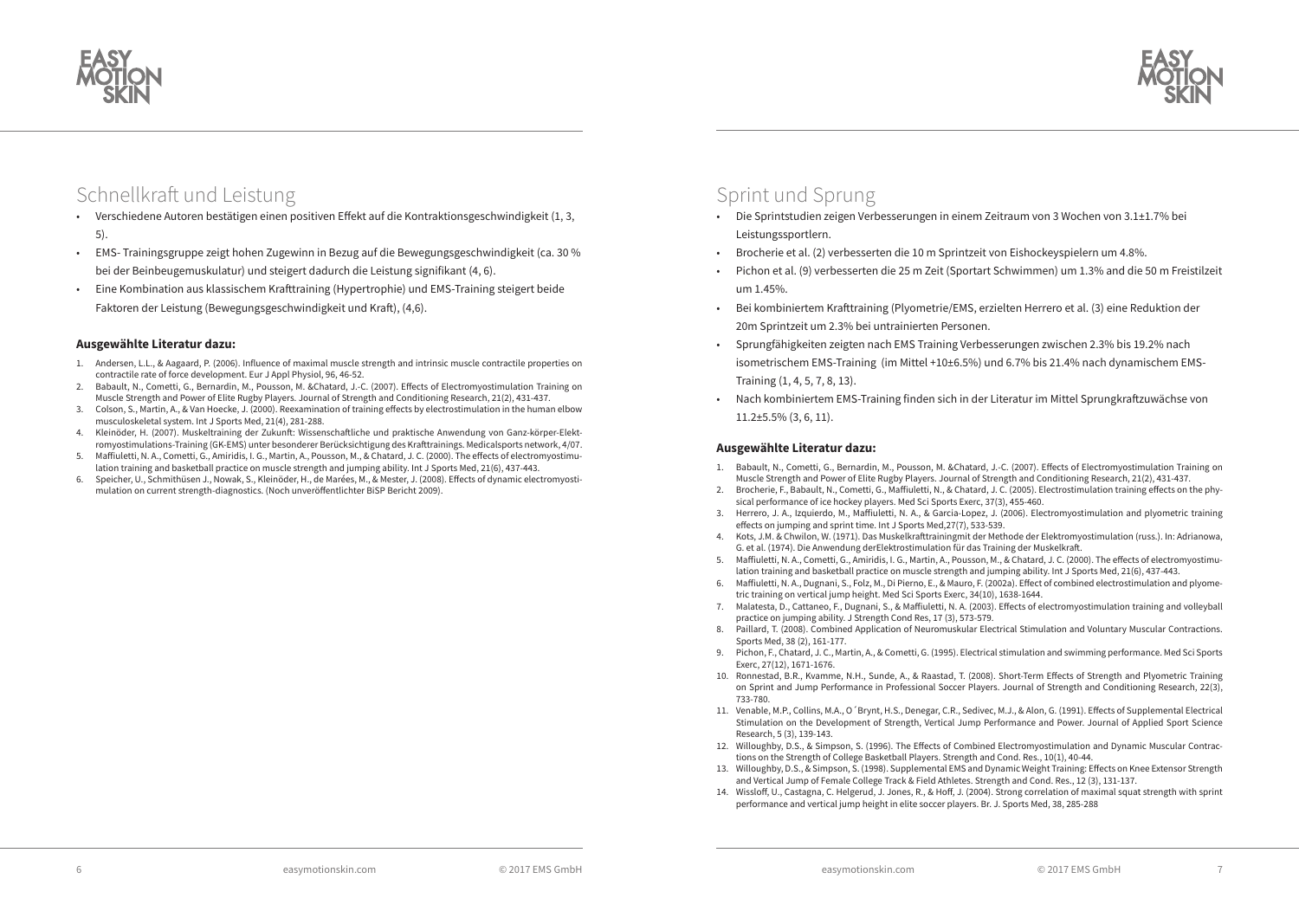



## Ausdauer

- Statische Kraftausdauer: der mittlere Zuwachs liegt bei 30,3 % bei einer mittleren Stimulationsfrequenz von 75 +/- 44 Hz. (1, 2, 3)
- Dynamische Kraftausdauer: der mittlere Zuwachs liegt bei 41 % bei einer mittleren Stimulationsfrequenz von 76 Hz +/- 10 Hz (2, 4, 5, 7).
- Langzeitstimulation mit niederfrequenter Stimulation des Skelettmuskels beim Tierversuch (Kaninchen) resultieren in der Ausprägung von hauptsächlich langsam kontrahierenden Muskelfasern mit einem hohen mitochondrialen Anteil (6).

#### **Ausgewählte Literatur dazu:**

- 1. Alon, G., McCombre, S.A., Koutsantonis, S., Stumphauzer, L.J., Burgwin, K.C., Parent, M.M., & Bosworth, R.A. (1987). Comparison of the Effects of Electrical Stimulation and Exercise on Abdominal Musculature. Journal of Orthopaedic and Sports Physical Therapy, 8(12), 567-573.
- 2. Ballantyne, E., Donne, B. (1999): Effect of neuromuscular electrical stimulation on static and dynamic abdominal strength and endurance in healthy males. Sport Science, 431.
- 3. Kahanovitz, N., Nordin, M., Verderame, R., Parnianpour, M., Yabut, S., Viola, K., Greenidge, N., Mulvihill, M. (1987). Normal trunk muscle strength and endurance in women and the effect of exercises and electrical stimulation. Part 1: Normal endurance and trunk muscle strength in 101 women. Spine, 12 (2): 105-111.
- 4. Kim, C. K., Takala, T. E. S., Seger, J. & Karpakka, J. (1995). Training Effects of Electrically Induced Dynamic Contractions in Human Quadriceps Muscle. Aviat Space Environ Med, 66, 251-255.
- Marqueste, T., Hug, F., Decherchi, P. Jammes, Y. (2003). Changes in neuromuscular function after training by functional electrical stimulation. Muscle Nerve 28, 181-188.
- 6. Pette, D., Vrbova, G. (1985) Neural control of phenotypic expression in mammalian muscle fibres. Muscle Nerve 8, 676.
- 7. Porcari, J., Miller, J., Cornwell, K., Foster, C., Gibson, M., McLean, K., Kernozek, T. (2005). The Effects of Neuromuscular Electrical Stimulation Training on Abdominal Strength, Endurance and Selected Anthropometric Measures. J of Sport Science and Medicine, 4, 66-75.
- 1. Effekt von Ganzkörper-Elektromyo -stimulation "A series of studies" Eine alternative Trainingstechnologie zur muskulos-Medizinische Physik, Friedrich-Alexander Universität Erlangen-Nürnberg
- ID 643520, 7 pages
- Stengel
- 11 December 2012 / Accepted: 29 July 2013 AGE; American Aging Association 2013
- 5. Effekte der Ganzkörper-Elektro -myostimulation auf die Knochendichte eines Hochrisikokollektivs für Osteoporose. Eine
- Kemmler W, Engelke K, von Stengel S Deutsche Zeitschrift für Sportmedizin Jahrgang 63, Nr. 12 (2012)

## Prävention von Sarkopenie und Demineralisierung des Knochens

• Prävention von altersbedingten Frakturen, insbesondere von vertebrogenen Inpressionsfrakturen

- Erhöhung der Knochendichte
- 
- Linderung von Osteoporose
- Optimierung von Fettverteilung und Relation Körperfett/Muskelmasse

#### **Ausgewählte Literatur dazu:**

kelettalen Prävention bei älteren Menschen Osteologie 1/2015, S. 3-17 W. Kemmler; M. Teschler; S. von Stengel Institut für

2. Whole-Body Electromyostimulation to Fight Osteopenia in Elderly Females: The Randomized Controlled Training and Electrostimulation Trial (TEST-III) Simon von Stengel, Michael Bebenek, Klaus Engelke, andWolfgang Kemmler Institute of Medical Physics, University of Erlangen-N¨urnberg, 91052 Erlangen, Germany Journal of Osteoporosis Volume 2015, Article

3. Whole-body electromyostimulation as a means to impact muscle mass and abdominal body fat in lean sedentary, older female adults: subanalysis of the TEST-III trial J. Clinical Interventions in Aging, 10/2013 Wolfgang Kemmler, Simon von

4. Impact of whole-body electromyostimulation on body composition in elderly women at risk for sarcopenia: the Training and ElectroStimulation Trial (TEST-III) Wolfgang Kemmler, Michael Bebenek, Klaus Engelke, Simon von Stengel Received:

randomisierte Studie mit älteren, schlanken und sportlich inaktiven Frauen mit Osteopenie. Osteologie 2013; pg 22 ff W. Kemmler; M. Bebenek; S. von Stengel Institut für Medizinische Physik, Friedrich-Alexander Universität Erlangen-Nürnberg 6. Ganzkörper-Elektromyostimulation zur Prävention der Sarkopenie bei einem älteren Risikokollektiv. Die TEST-III Studie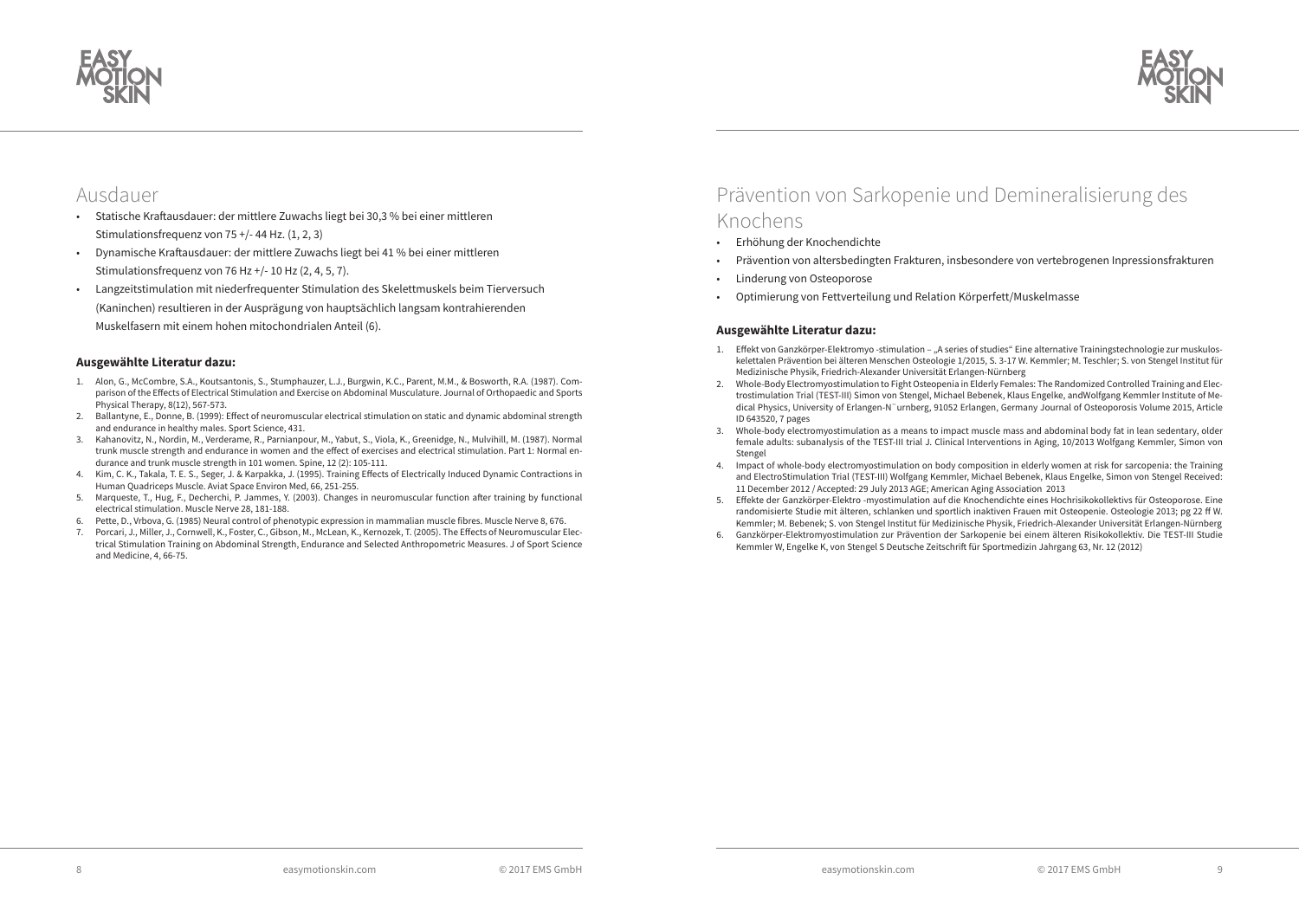



## Leistung, Ausdauerleistung; Sauerstoffaufnahme an der anaeroben Schwelle; maximale Sauerstoffaufnahme

- EMS Training führt zu einer Erhöhung der maximalen Sauerstoffaufnahme bzw. der Sauerstoffaufnahme an der anaeroben Schwelle (anaerobic threshold; at) um 22-37%.
- Vo2max; VO2 at 22-37%
- EMS Training führt zur Erhöhung der Maximalkraft bzw. der Leistung an der anaeroben Schwelle (at) um bis zu 32%.
- Watt max; Watt at 32%
- EMS führt zu einer Erhöhung der kardialen Auswurffraktion EF um 8%

#### **Ausgewählte Literatur hierzu:**

- 1. Elektromyostimulation (EMS) bei kardiologischen Patienten. Wird das EMS-Training bedeutsam für die Sekundärprävention? Dirk Fritzsche, Andreas Fruend1, Sören Schenk1, Klaus-Peter Mellwig2, Heinz Kleinöder3, Jan Gummert1, Dieter Horstkotte2 Herz 35 · 2010 · Nr. 1 © Urban & Vogel
- 2. Electrical myostimulation improves left ventricular function and peak oxygen consumption in patients with chronic heart failure: results from the exEMS study comparing different stimulation strategies Frank van Buuren • Klaus Peter Mellwig • Christian Prinz • Britta Korber • Andreas Frund • Dirk Fritzsche • Lothar Faber • Tanja Kottmann •Nicola Bogunovic • Johannes Dahm • Dieter Horstkotte Received: 17 November 2012 / Accepted: 3 April 2013 Clin Res Cardiol DOI 10.1007/s00392- 013-0562-5
- 3. Elektromyostimulation (EMS) verbessert die Leistungsfähigkeit und die linksventrikuläre Funktion bei Patienten mit chronischer Herzinsuffizienz Frank van Buuren1, Klaus Peter Mellwig1, Christian Prinz1, Tanja Kottmann1, Britta Körber1, Andreas Fründ1, Lothar Faber1, Nicola Bogunovic1, Johannes Dahm3, Dieter Horstkotte1, Dirk Fritzsche PERFUSION 2013; 26: 76–84
- 4. Elektromyostimulation: Verbesserung von Lebensqualität, Sauerstoffaufnahme und linksventrikulärer Funktion bei chronischer Herzinsuffizienz. F. van Buuren, D. Horstkotte, Dirk Fritzsche Rehabilitation 2014; 53: 321-326